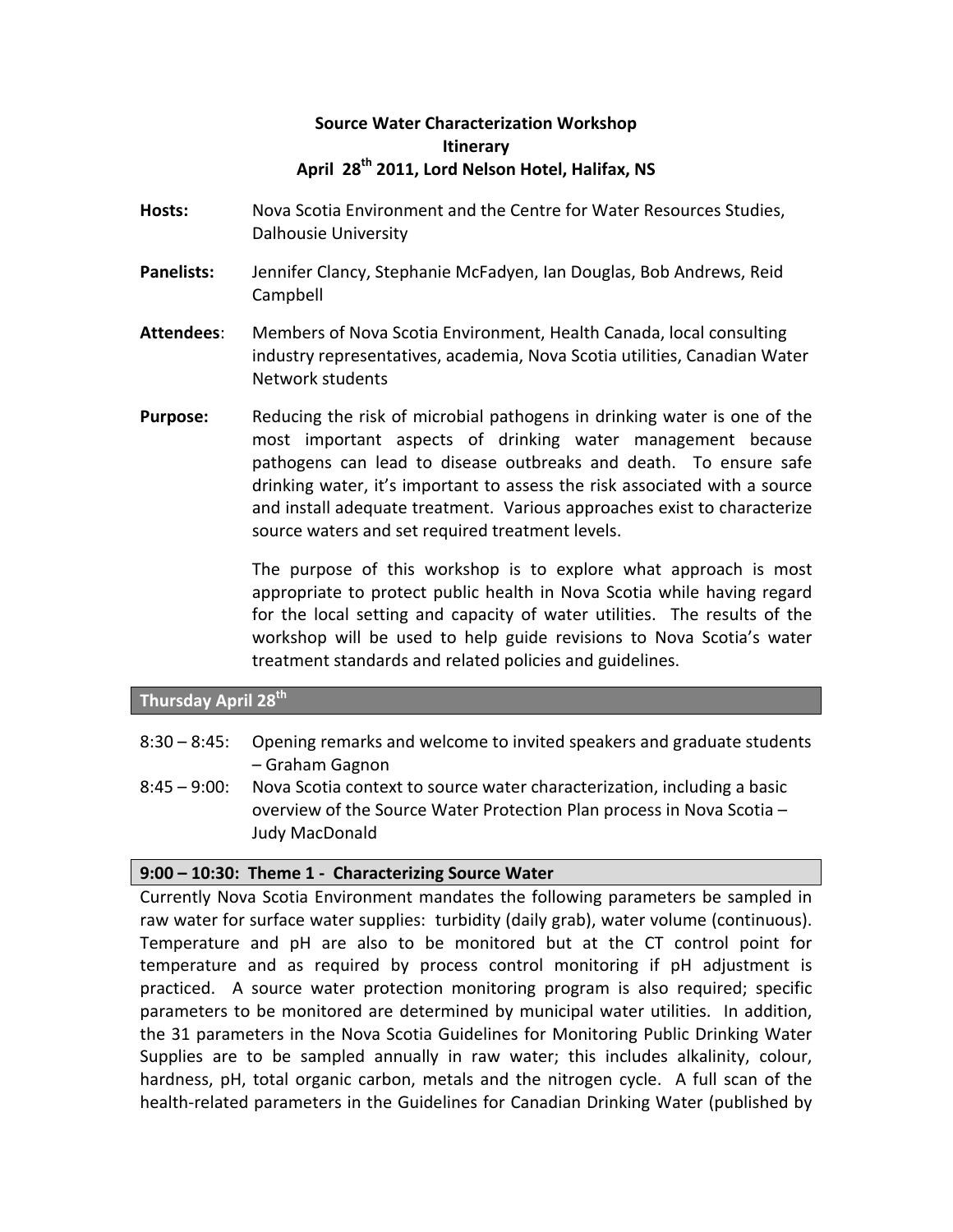Health Canada) is also required every five years. Nova Scotia Environment can request that municipal water utilities have raw water quality analysed for viruses, Giardia and *Cryptosporidium* in raw water. Bacterial analyses (total coliforms and *E. coli*) are required for water leaving the treatment facility and in the distribution system. Other monitoring is required for treated water.

Proposed updates to Nova Scotia's Treatment Standards require raw water monitoring for *E. coli* where the municipal water utility and Nova Scotia Environment do not agree on the categorization of the source. Data from 13 facilities that currently voluntarily monitor for bacterial quality was assessed as part of this source characterization study; this includes information from the least to most impacted sources in Nova Scotia. Information from the other 27 surface water facilities was either not available or they do not collect this information.

### **Theme'Leader:''' Ian'Douglas**

Key Questions:

- 1. What information should be collected and evaluated to assess risks in a watershed?
- 2. What baseline data should be collected to assess the vulnerability to microbial contamination? At what frequency?
- 3. What other factors should be considered to assess vulnerability?

 $10:30 - 10:45$ : Refreshment Break

### 10:45 - 12:15: Theme 2 - Microbial monitoring

Nova Scotia Environment proposed a "source categorization" process for the proposed updates to its Treatment Standards to recognize that more contaminated waters may require more than 3-log reduction for protozoa. Currently, Nova Scotia's Treatment Standards require 3-log reduction for Giardia regardless of whether the source is pristine or impacted. Categories were suggested on a qualitative basis to avoid the cost of raw water quality monitoring. Where the municipal water utility and Nova Scotia Environment did not agree on the categorization of the source, it was proposed that *E. coli* be monitored once every two weeks for a one year period. If average levels were below  $10/100$  mL for a lake or surface water impoundment or  $50/100$  mL for other sources, treatment requirements would be set at 3-log reduction. Where average *E. coli* levels exceeded these values, protozoa testing was to be conducted at least every two for a one year period using EPA Method 1623. The source was to be categorized based on concentrations of *Giardia* or *Cryptosporidium* (which was worst) using the average value where little variability was observed or  $90<sup>th</sup>$  percentile where significant variability was observed.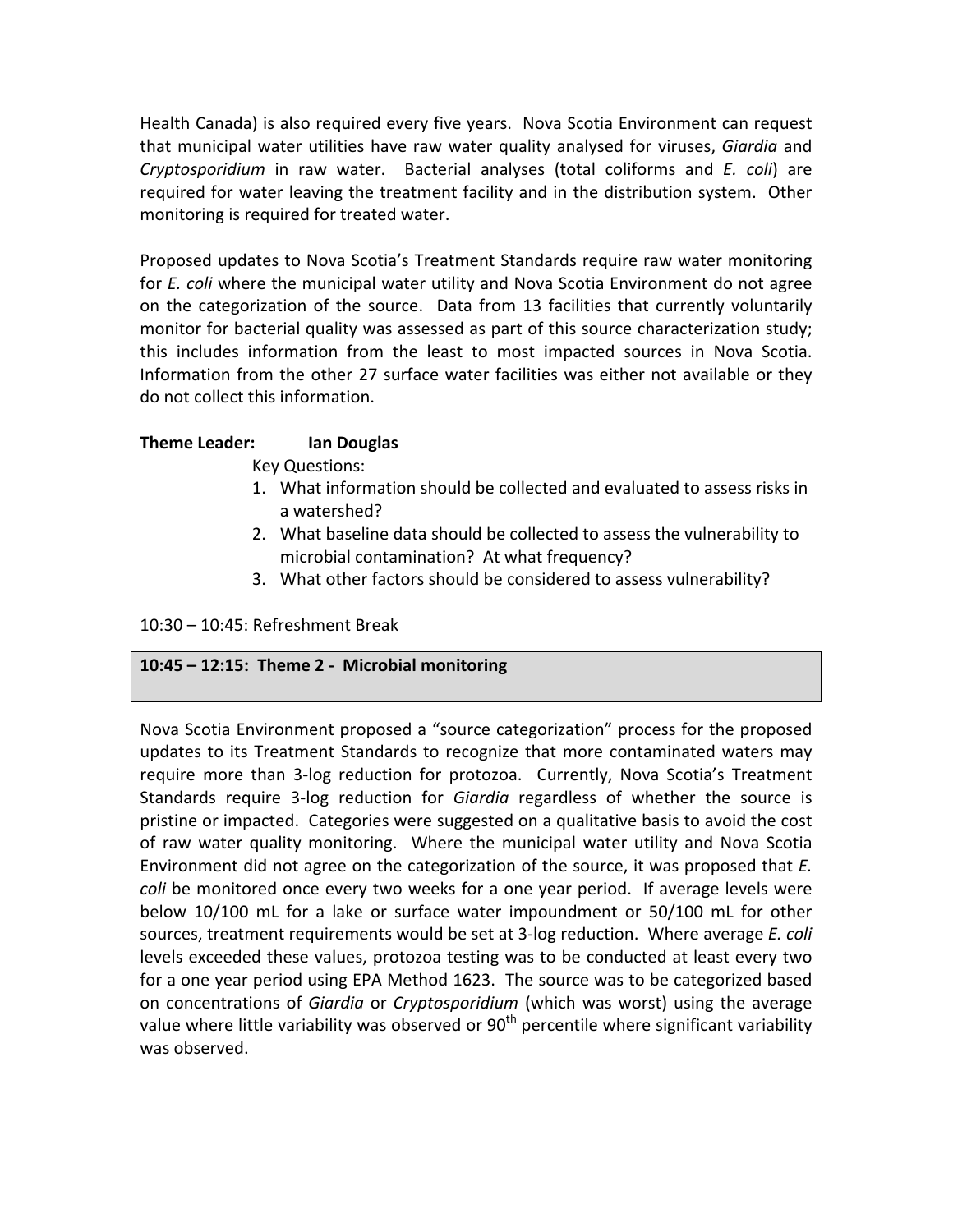Numerous comments were received on this concept during public consultation, particularly that the qualitative assessment could be too subjective. Recognizing that *E. coli* is not considered the best indicator for protozoa but it is a simple and inexpensive test, Nova Scotia Environment undertook a source characterization project with Dalhousie University to further assess what microbial monitoring is most appropriate to characterize a source.

### **Theme Leader: Jennifer Clancy**

Key Questions:

- 1. What microbial monitoring is best to assess the level of contamination of a source?
- 2. What are the advantages and disadvantages of protozoa versus *E. coli* monitoring?
- 3. How should monitoring results be evaluated when there is little variability (e.g. use an average?) or significant variability (e.g. use the  $90<sup>th</sup>$  percentile?)?
- 4. What constitutes "significant variability"?

 $12:15 - 1:00$ : Lunch

### 1:00 - 2:30: Theme 3 - Risk Management Frameworks

The Guidelines for Canadian Drinking Water Quality set health-based treatment goals for protozoa and viruses. For protozoa, a minimum of 3-log reduction of *Giardia* and *Cryptosporidium* is recommended. For viruses, a minimum of 4-log reduction is recommended. Depending on source water quality, a greater log reduction may be required. Updated technical guideline documents for protozoa and viruses were released for national consultations in 2010. The updated documents included a comprehensive discussion on quantitative microbial risk assessment (QMRA) as a risk assessment tool to estimate the burden of disease associated with drinking water. Burden of disease estimates are compared to an acceptable level of risk which is set at  $10<sup>-6</sup>$  disability adjusted life years (DALYS) per person per year in Canada. QMRA is a useful tool in estimating whether a drinking water system can meet the DALY target because disease surveillance systems in developed nations are not able to detect illness at such a low level.

Nova Scotia has adopted the multiple-barrier approach to drinking water management. Surface water supplies must meet a minimum of 3-log reduction for *Giardia* and 4-log reduction for viruses through a combination of filtration and disinfection. Disinfection must provide a minimum of 0.5-log inactivation for *Giardia*. Proposed updates to the Treatment Standards are intended to include requirements for a minimum 3-log reduction of *Cryptosporidium*, as well as establish a science-based framework to determine when a greater log reduction is required. Other components of Nova Scotia's multiple-barrier approach include the preparation of source water protection plans,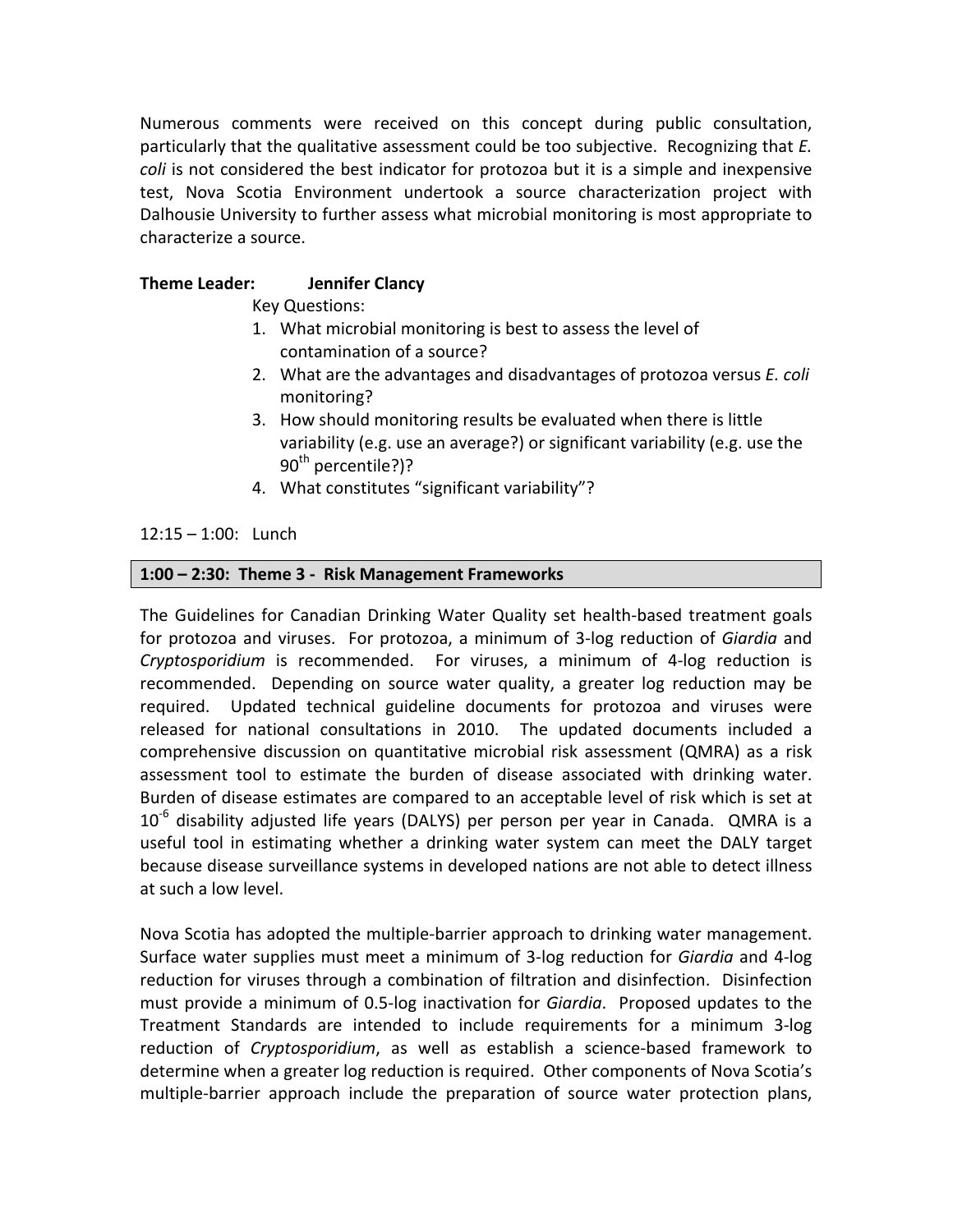monitoring to demonstrate performance and the completion of a system assessment report every 10 years.

# **Theme'Leader: Stephanie'McFadyen**

**Key Questions:** 

- 1. What are the advantages and disadvantages of different risk assessment approaches from a utility comparison perspective?
- 2. Can QMRA be used as a tool by Nova Scotia Environment to assess microbial risks in source waters?

 $2:30 - 2:45$ : Refreshment Break

### **2:45'–'4:15:''Theme'4'– Determination'of required'treatment'levels**

The updated protozoa and virus documents released for national consultations in 2010 identified the log reduction requirements associated with various concentrations of *Giardia, Cryptosporidium* and viruses. Recognizing that:

- limited lab capacity exists to test for *Giardia, Cryptosporidium* and viruses
- the tests are labour- and cost-intensive for municipal water utility levels
- that *E. coli* is not considered the best indicator for protozoa
- most watersheds in Nova Scotia have limited fecal pollution inputs
- 3-log reduction for protozoa achieves significant risk reduction and public health protection

Under what conditions should 3-log, 4-log, 5-log or 5.5-log reduction for protozoa apply for surface water supplies in Nova Scotia?

# **Theme Leaders: Bob Andrews and Ian Douglas**

Key Questions:

- 1. How do you correlate vulnerability to a required log reduction treatment goal?
- 2. What are the advantages and disadvantages of other approaches, including but not limited to:
	- US EPA "treatment bin" model
	- $\bullet$  Alberta modified EPA approach
	- Quebec use of E. coli
	- Health Canada protozoa guidelines
- 3. Is the quantification of *E. coli* or protozoa necessary or could a more qualitative approach be used?
- 4. If a qualitative approach is possible, how do you avoid misinterpretations or bias?